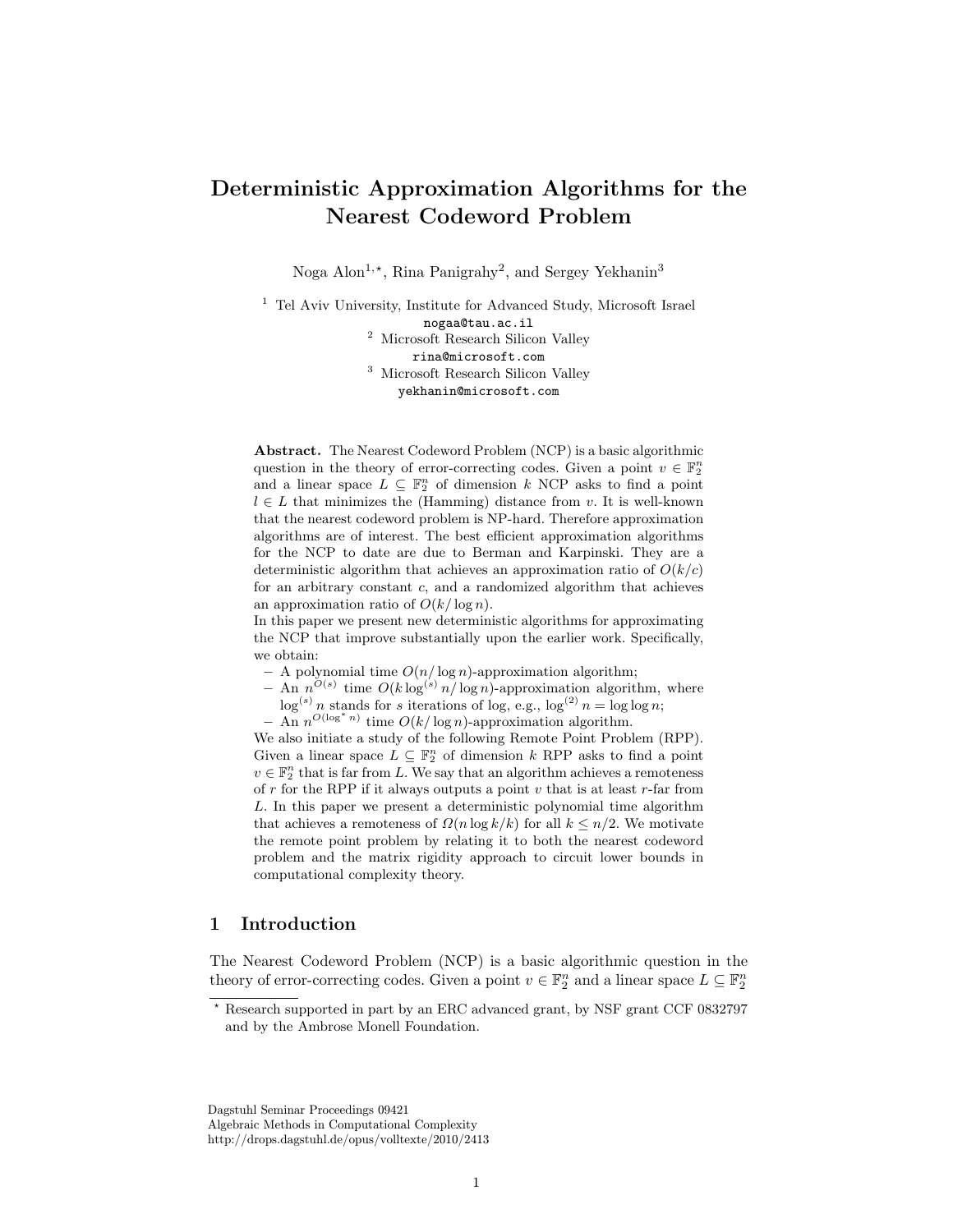of dimension k NCP asks to find a point  $l \in L$  that minimizes the (Hamming) distance from v. The nearest codeword problem is equivalent to the problem of finding a vector  $x \in \mathbb{F}_2^k$  that minimizes the number of unsatisfied linear equations in the system  $xG = v$ , given a matrix  $G \in \mathbb{F}_2^{k \times n}$  and a vector  $v \in \mathbb{F}_2^n$ . It is wellknown that the NCP is NP-hard. Therefore approximation algorithms are of interest.

The best efficient approximation algorithms for the NCP to date are due to Berman and Karpinski [3]. They are a deterministic algorithm that achieves an approximation ratio of  $O(k/c)$  for an arbitrary constant c, and a randomized algorithm that achieves an approximation ratio of  $O(k/\log n)$ .<sup>4</sup> There has been a substantial amount of work on hardness of approximation for the NCP [2, 4, 1]. The best result to date is due to Arora et al. [2]. It shows that one cannot approximate the NCP to within  $2^{\log^{0.5-\epsilon} n}$ , for any  $\epsilon > 0$  unless NP is in  $DTIME(n^{poly(\log n))})$ . Alekhnovich [1] has made a conjecture that implies inapproximability of the NCP to within  $n^{1-\epsilon}$ , for every  $\epsilon > 0$ .

In this paper we develop new deterministic algorithms for approximating the NCP. Specifically, we obtain:

- 1. A polynomial time  $O(n/\log n)$ -approximation algorithm;
- 2. An  $n^{O(s)}$  time  $O(k \log^{(s)} n / \log n)$ -approximation algorithm, where  $\log^{(s)} n$ stands for s iterations of log, e.g.,  $\log^{(2)} n = \log \log n$ ;
- 3. An  $n^{O(\log^* n)}$  time  $O(k/\log n)$ -approximation algorithm.

Our first algorithm matches the performance of the randomized algorithm of [3] for  $k = \Omega(n)$ . This is the regime that is of primary importance for the coding theory applications. Our second algorithm improves substantially upon the deterministic algorithm of [3], and nearly matches the randomized algorithm of [3] in terms of the approximation ratio. Finally, our third algorithm has the same approximation ratio as the randomized algorithm of [3] and a slightly superpolynomial running time. All our algorithms (as well as other known algorithms for the NCP in the literature) can be easily generalized to fields other than  $\mathbb{F}_2$ .

Remote point problem. In this work we also initiate a study of the following Remote Point Problem (RPP). Given a linear space  $L \subseteq \mathbb{F}_2^n$  of dimension k RPP asks to find a point  $v \in \mathbb{F}_2^n$  that is far from L. We say that an algorithm achieves a remoteness of  $r$  for the RPP if it always outputs a point  $v$  that is at least r-far from L. We present a deterministic polynomial time algorithm that achieves a remoteness of  $\Omega(n \log k/k)$  for all  $k \leq n/2$ . Our algorithm for the remote point problem is closely related to our first approximation algorithm for the nearest codeword problem.

We motivate the remote point problem by relating it to the matrix rigidity approach to circuit lower bounds in computational complexity theory. The notion

<sup>&</sup>lt;sup>4</sup> In fact, Berman and Karpinski [3] only claim that their randomized algorithm achieves a  $O(k/\log k)$  approximation. However it is immediate from their analysis that they also get a  $O(k/\log n)$  approximation.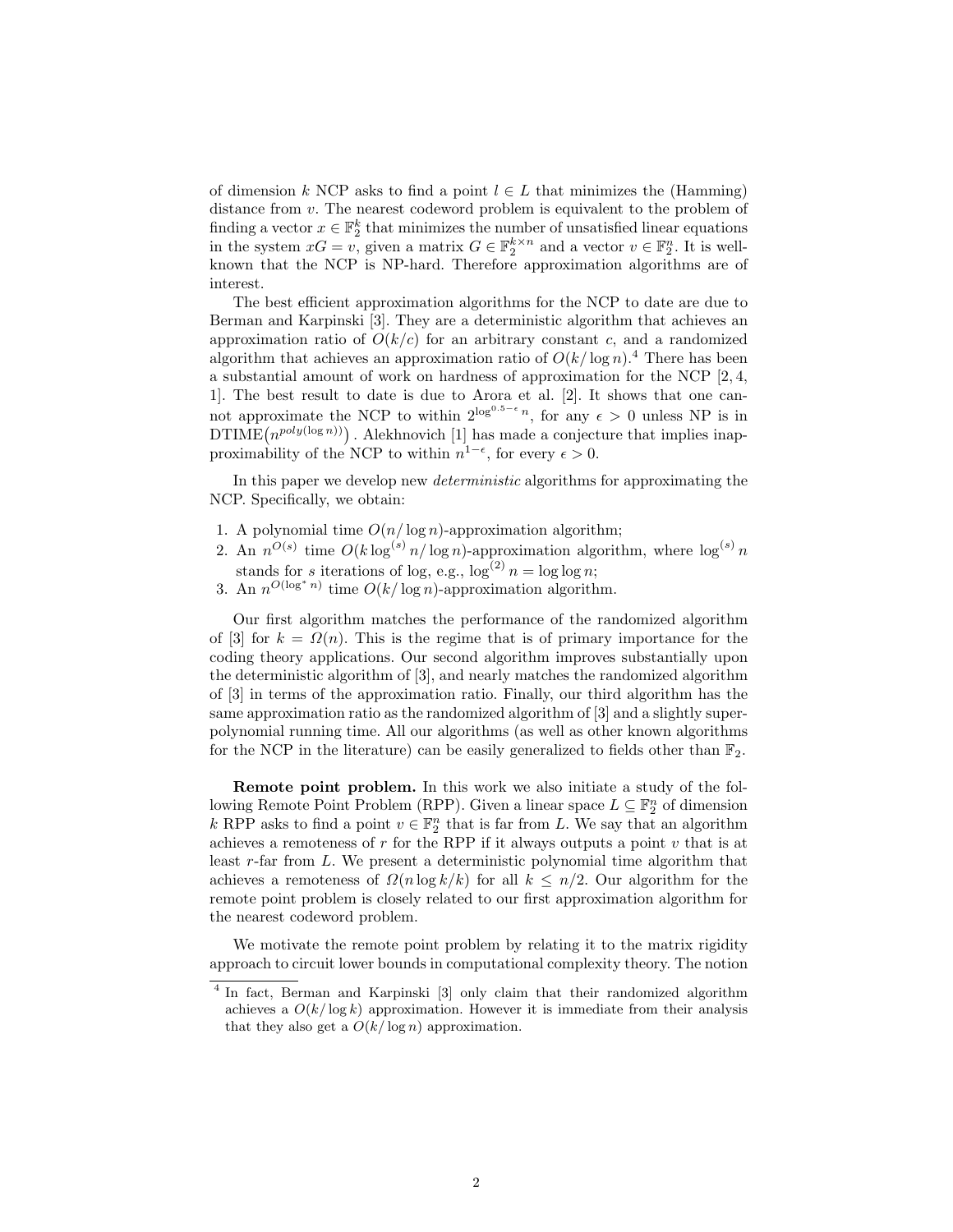of matrix rigidity was introduced by Leslie Valiant in 1977 [10]. In what follows we say that a set  $A \subseteq \mathbb{F}_2^n$  is r-far from a linear space  $L \subseteq \mathbb{F}_2^n$  if A contains a point that is  $r$ -far from  $L$ . (Observe, that this is quite different from the usual notion of distance between sets.) Valiant called a set  $A \subseteq \mathbb{F}_2^n$  rigid if for some fixed  $\epsilon > 0$ , A is  $n^{\epsilon}$ -far from every linear space  $L \subseteq \mathbb{F}_2^n$ , dim  $\bar{L} = n/2$ . Valiant showed that if a set  $A \subseteq \mathbb{F}_2^n$  is rigid and  $|A| = O(n)$ ; then the linear transformation from n bits to |A| bits induced by a matrix whose rows are all elements of A can not be computed by a circuit of XOR gates that simultaneously has size  $O(n)$  and depth  $O(\log n)^5$ .

Valiant's work naturally led to the challenge of constructing a small explicit rigid set A, (since such a set yields an explicit linear map, for that we have a circuit lower bound). This challenge has triggered a long line of work. For references see [5, 7–9]. Unfortunately, after more than three decades of efforts, we are still nowhere close to constructing an explicit rigid set with the parameters needed to get implications in complexity theory. The smallest known explicit sets  $A \subseteq \mathbb{F}_2^n$  (presented in the appendix) that are d-far from every linear space  $L \subseteq \mathbb{F}_2^n$ , dim  $L = n/2$  have size  $2^{O(d)}n/d$ .

In particular there are no known constructions of sets  $A \subseteq \mathbb{F}_2^n$  of size  $O(n)$ that are  $\omega(1)$ -far from linear spaces dimension  $n/2$ . Moreover if we restrict ourselves to sets  $A$  of size  $n$ ; then we do not know how to construct an explicit set that is just 3-far from every linear space of dimension  $n/2$ , despite the fact that a random set A of cardinality n is  $\Omega(n)$ -far from every such space with an overwhelming probability.

In this paper we propose the remote point problem as an intermediate challenge that is less daunting than the challenge of designing a small rigid set, and yet could help us develop some insight into the structure of rigid sets. Recall that a rigid set is a set that is simultaneously  $n^{\epsilon}$ -far from every linear space L, dim  $L = n/2$ . Given the state of art with constructions of explicit rigid sets we find it natural to consider an easier algorithmic Remote Set Problem (RSP) where we are given a single linear space  $L$ , and our goal is to design an  $O(n)$ sized set  $A_L \subseteq \mathbb{F}_2^n$  that is  $n^{\epsilon}$ -far from L. Clearly, if we knew how to construct explicit rigid sets, we could solve the RSP without even looking at the input. The remote point problem is a natural special case of the remote set problem. Here we are given a linear space  $L \subseteq \mathbb{F}_2^n$  and need to find a single point that is far from L.

In this paper we present an algorithm that for every linear space  $L \subseteq \mathbb{F}_2^n$ ,  $\dim L = n/2$  generates a point that is  $\Omega(\log n)$ -far from L. (For spaces L of dimension  $k < n/2$ , our algorithm generates a point of distance at least  $\Omega(n \log k/k)$  from L.) We are not aware of efficient algorithms to generate points

<sup>5</sup> The original paper of Valiant [10] and the follow-up papers use a somewhat different language. Specifically, they talk about matrices A whose rank remains no less than  $n/2$  even after every row is modified in less than  $n^{\epsilon}$  coordinates; rather than about sets A that for every linear space  $L \subseteq \mathbb{F}_2^n$ ,  $\dim L = n/2$  contain a point  $a \in A$  that is  $n^{\epsilon}$ -far from L. However, it is not hard to verify that the two concepts above are equivalent.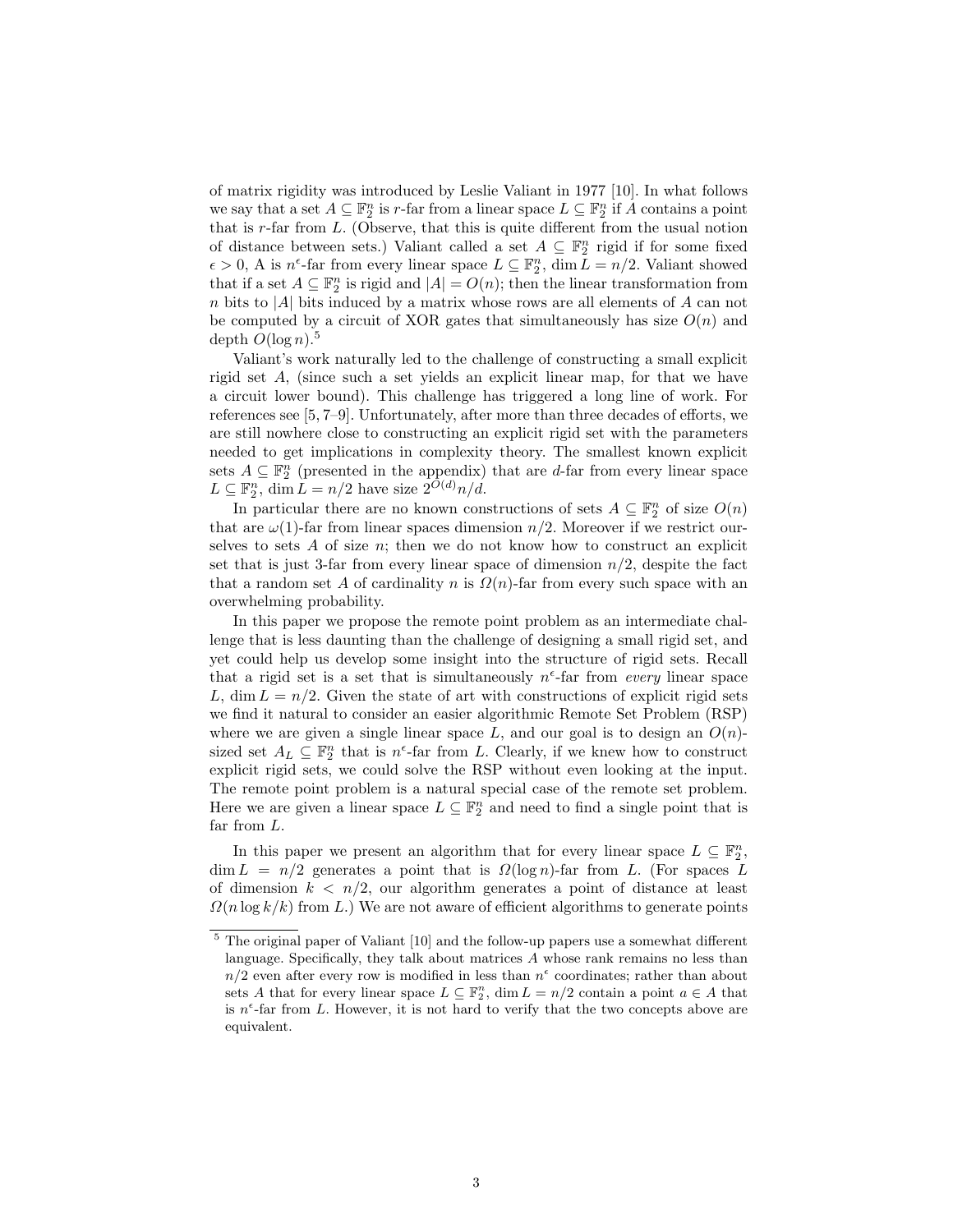(or  $O(n)$ -sized collections of points) further away from a given arbitrary linear space of dimension  $n/2$ .

The remote point problem can be viewed as a search variant of the covering radius problem: finding a point in space that is as far away as possible from a given code. The complexity of the covering radius problem has been studied in [6].

Organization. We present our first approximation algorithm for the NCP in section 2. We present our second and third algorithms in section 3. We present our algorithm for the remote point problem in section 4. We present a family of explicit subsets of  $\mathbb{F}_2^n$  that are d-far from all linear spaces  $L \subseteq \mathbb{F}_2^n$ ,  $\dim L = n/2$ in the appendix.

## 2 An  $O(n/\log n)$ -approximation algorithm

We start with the formal statements of the NCP and of our main result.

#### Nearest codeword problem.

- INSTANCE: A linear code  $L = \{xG \mid x \in \mathbb{F}_2^k\}$  given by a generator matrix  $G \in \mathbb{F}_2^{k \times n}$  and a vector  $v \in \mathbb{F}_2^n$ .
- SOLUTION: A codeword  $l \in L$ .
- OBJECTIVE FUNCTION (to be minimized): The Hamming distance  $d(l, v)$ .

**Theorem 1.** Let  $c \geq 1$  be an arbitrary constant. There exists a deterministic  $n^{O(c)}$  time  $\lceil n/c \log n \rceil$ -approximation algorithm for the NCP.

In order to proceed with the proof we need the following notation:

- For a positive integer d, let  $B_d = \{x \in \mathbb{F}_2^n \mid d(0^n, x) \leq d\}$  denote a Hamming ball of radius d.
- For a collection of vectors  $M ⊆ \mathbb{F}_2^n$ , let  $Span(M)$  denote the smallest linear subspace of  $\mathbb{F}_2^n$  containing M.
- For sets  $A, B \subseteq \mathbb{F}_2^n$ , we define  $A + B = \{a + b \mid a \in A, b \in B\}.$

The next lemma is the core of our algorithm. It shows that a d-neighborhood of a linear space L can be covered by a (small) number of linear spaces  $M<sub>S</sub>$  of larger dimension, in such a way that no linear space  $M<sub>S</sub>$  contains points that are too far from L.

**Lemma 1.** Let L be a linear space, and  $d \leq t$  be positive integers. Let  $B_1 \setminus$  ${0<sup>n</sup>} = \bigcup_{i=1}^{t} B_i^i$  be an arbitrary partition of the set of n unit vectors into t disjoint classes each of size  $\lceil n/t \rceil$  or  $\lceil n/t \rceil$ . For every  $S \subseteq [t]$  such that  $|S| = d$  let  $M_S = \text{Span}\left(L \cup (\bigcup_{i \in S} B_1^i)\right)$ . Then

$$
L + B_d \subseteq \bigcup_{S} M_S \subseteq L + B_{d\lceil n/t \rceil},\tag{1}
$$

where  $S$  runs over all subsets of  $[t]$  of cardinality d.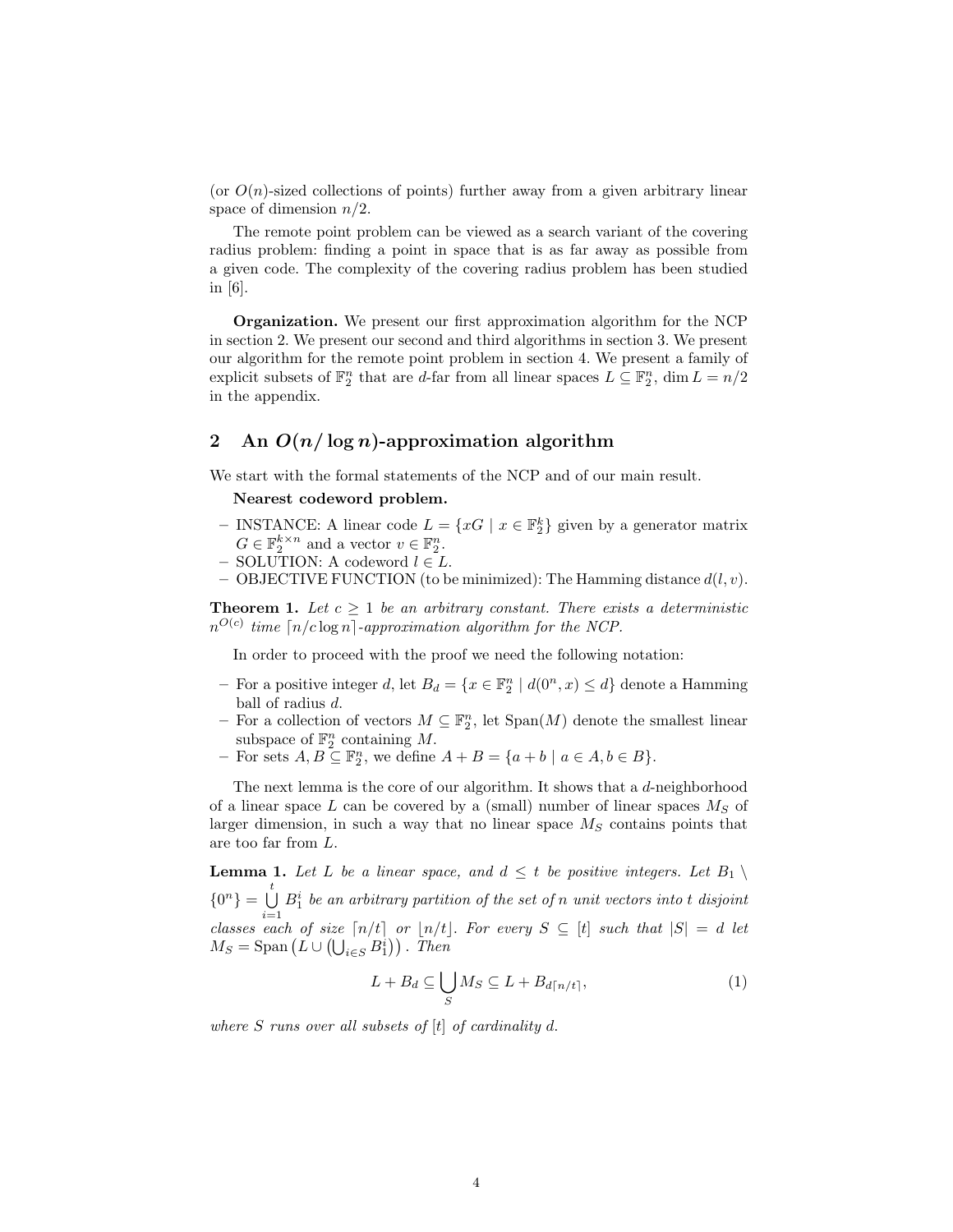*Proof.* We first show the left containment. Let v be an arbitrary vector in  $L+B_d$ . We have  $v = l + e_{j_1} + \ldots + e_{j_{d'}}$ , where  $d' \leq d$ , all  $e_{j_r}$  are unit vectors and  $l \in L$ . For every  $r \in [d']$  let  $i_r \in [t]$  be such that  $j_r \in B_1^{i_r}$ . Consider a set  $S \subseteq [t]$  such that  $|S| = d$  and  $i_1, \ldots, i_{d'} \in S$ . It is easy to see that  $v \in M_S$ .

We proceed to the right containment. Let  $S = \{i_1, \ldots, i_d\}$  be an arbitrary subset of [t] of cardinality d. Recall that the cardinality of every set  $B_1^{i_r}$ ,  $r \in [d]$ is at most  $\lceil n/t \rceil$ . Therefore every element  $v \in M_S$  can be expressed as a sum  $v = l + y$ , where  $l \in L$  and y is a sum of at most  $d[n/t]$  unit vectors. Thus  $v \in L + B_{d\lceil n/t \rceil}.$ 

We are now ready to proceed with the proof of the theorem.

*Proof (of theorem 1).* Observe that if the point v is more than  $c \log n$ -far from L; then any vector in L (for instance, the origin) is an  $\lceil n/c \log n \rceil$ -approximation for v. Let us assume that  $d(v, L) \leq c \log n$  and set  $t = [c \log n]$ . Our algorithm iterates over values  $d \in [0, \lceil c \log n \rceil]$ . For each d we generate all linear spaces  $M_S, S \subseteq [t], |S| = d$  as defined in lemma 1. We check whether v is contained in one of those spaces. Lemma 1 implies that after at most  $d(v, L)$  iterations we get  $v \in M_S$ , for some  $S = \{i_1, \ldots, i_d\}$ . We expand v as a sum  $v = l + y$  where  $l \in L$ and y is a sum of at most  $d\lceil n/c \log n \rceil$  unit vectors from  $\bigcup_{r=1}^d B_1^{i_r}$ . Obviously,  $d(v, l) \leq d(v, L) \lceil n/c \log n \rceil$ . We report l as our  $\lceil n/c \log n \rceil$ -approximation for v. The pseudo-code is below.

```
Set t = [c \log n];For every d \in [0, c \log n]For every S = \{i_1, \ldots, i_d\} \subseteq [t] such that |S| = dIf v \in M_S Then
Begin
    Represent v as v = l + y,
         where l \in L and y is a sum of unit vectors from \bigcup_{r=1}^{d} B_1^{i_r};
    Output l;
    Terminate;
End
```
Output  $0^n$ ;

It is easy to see that the algorithm above runs in time  $n^{O(c)}$ . The first loop makes  $O(c \log n)$  iterations. The second loop makes at most  $2^{\lceil c \log n \rceil} = n^{O(c)}$ iterations. Finally, the internal computation runs in  $n^{O(1)}$  time.

## 3 A recursive  $O(k \log^{(s)} n / \log n)$ -approximation algorithm

The goal of this section is to prove the following

**Theorem 2.** Let  $s \geq 1$  be an integer and  $c \geq 1$  be an arbitrary constant. There exists a deterministic  $n^{O(cs)}$  time  $\lceil k \log^{(s)} n/c \log n \rceil$ -approximation algorithm for the NCP, where the constant inside the O-notation is absolute and  $\log^{(s)} n$ denotes s iterations of the log function.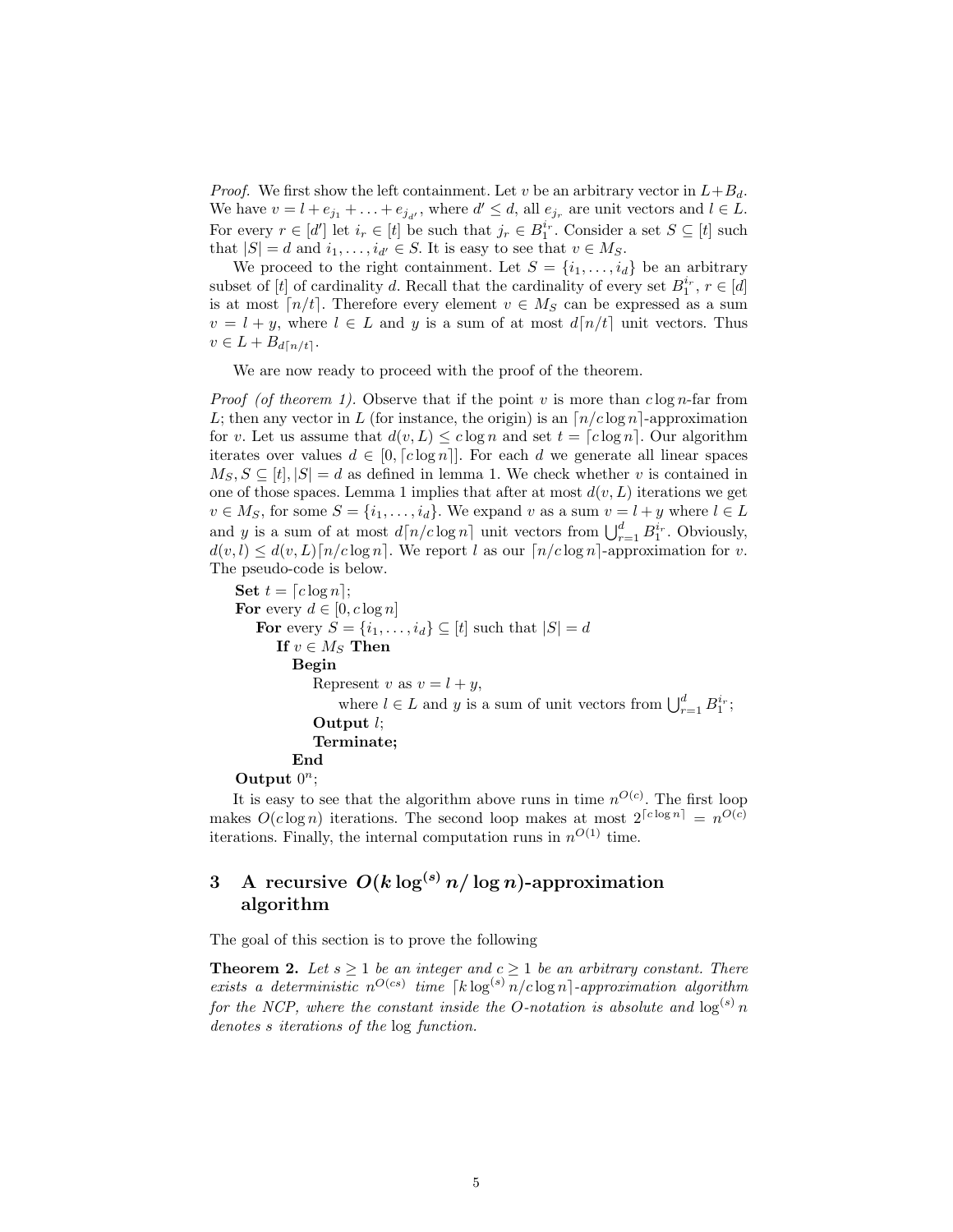*Proof.* Our proof goes by induction on s and combines ideas from our  $O(n/\log n)$ approximation algorithm of section 2 with ideas from the deterministic approximation algorithm of Berman and Karpinski [3]. We start with some notation.

- − Let  $x^*G = l^* \in L$  denote some fixed optimal approximation of v by a vector in L.
- − Let  $E = \{i \in [n] \mid l_i^* \neq v_i\}$  be the set of coordinates where  $l^*$  differs from v.  $-$  In what follows we slightly abuse the notation and use the letter  $G$  to denote
- the multi-set of columns of the generator matrix of  $L$  (as well as the generator matrix itself).
- We call a partition of the multi-set  $G = \bigcup_{i=1}^{h} G_i$  into disjoint sets *regular* if for every  $i \in [h]$ , the vectors in  $G_i$  are linearly independent and:

$$
\text{Span}(G_i) = \text{Span}\left(\bigcup_{j\geq i}^h G_j\right). \tag{2}
$$

Again, in what follows we slightly abuse the notation and use symbols  $G_i, i \in$ [h] to denote the sets of columns of the generator matrix, the corresponding subsets of  $[n]$ , and the sub-matrices of the generator matrix of  $L$ .

− We denote the restriction of a vector  $u \in \mathbb{F}_2^n$  to coordinates in a set  $S \subseteq [n]$ , by  $u \mid_{S} \in \mathbb{F}_2^{|S|}$ .

The following claim (due to Berman and Karpinski [3]) constitutes the base case of the induction. We include the proof for the sake of completeness.

**Base case of the induction:** Let  $c \geq 1$  be an arbitrary constant. There exists a deterministic  $n^{O(c)}$  time  $\lceil k/c \rceil$ -approximation algorithm for the NCP.

Proof of the base case: We start with an informal description of the algorithm. Our goal is to "approximately" recover  $x^*$  from  $v$  (which is a "noisy" version of  $l^*$ ). Recall that  $l^*$  and  $v$  differ in coordinates that belong to  $E$ . We assume that  $|E| < n/[k/c]$  since otherwise any vector in the space L is a valid  $\lceil k/c \rceil$ -approximation for v. The algorithm has two phases. During the first phase we compute a regular partition of the multi-set  $G$ . Note that such a partition necessarily has at least  $h \geq n/k$  classes. Therefore there is a class  $G_i, i \in [h]$ such that

$$
|G_i \cap E| \le (n/ \lceil k/c \rceil)/(n/k) \le c.
$$

During the second phase we iterate over all classes  $G_i, i \in [h]$  of the regular partition, trying to "fix" the differences between  $v \mid_{G_i}$  and  $l^* \mid_{G_i}$  and thus "approximately" recover  $x^*$ . More specifically, for every  $i \in [h]$  we solve the system  $xG_i = u$  for x, for every u that differs from  $v \mid G_i$  in up to c coordinates. (In cases when the system  $xG_i = u$  happens to be under-determined we take an arbitrary single solution.) This way every class in the regular partition gives us a number of candidate vectors  $x$ . In the end we select a single vector that yields the best approximation for v.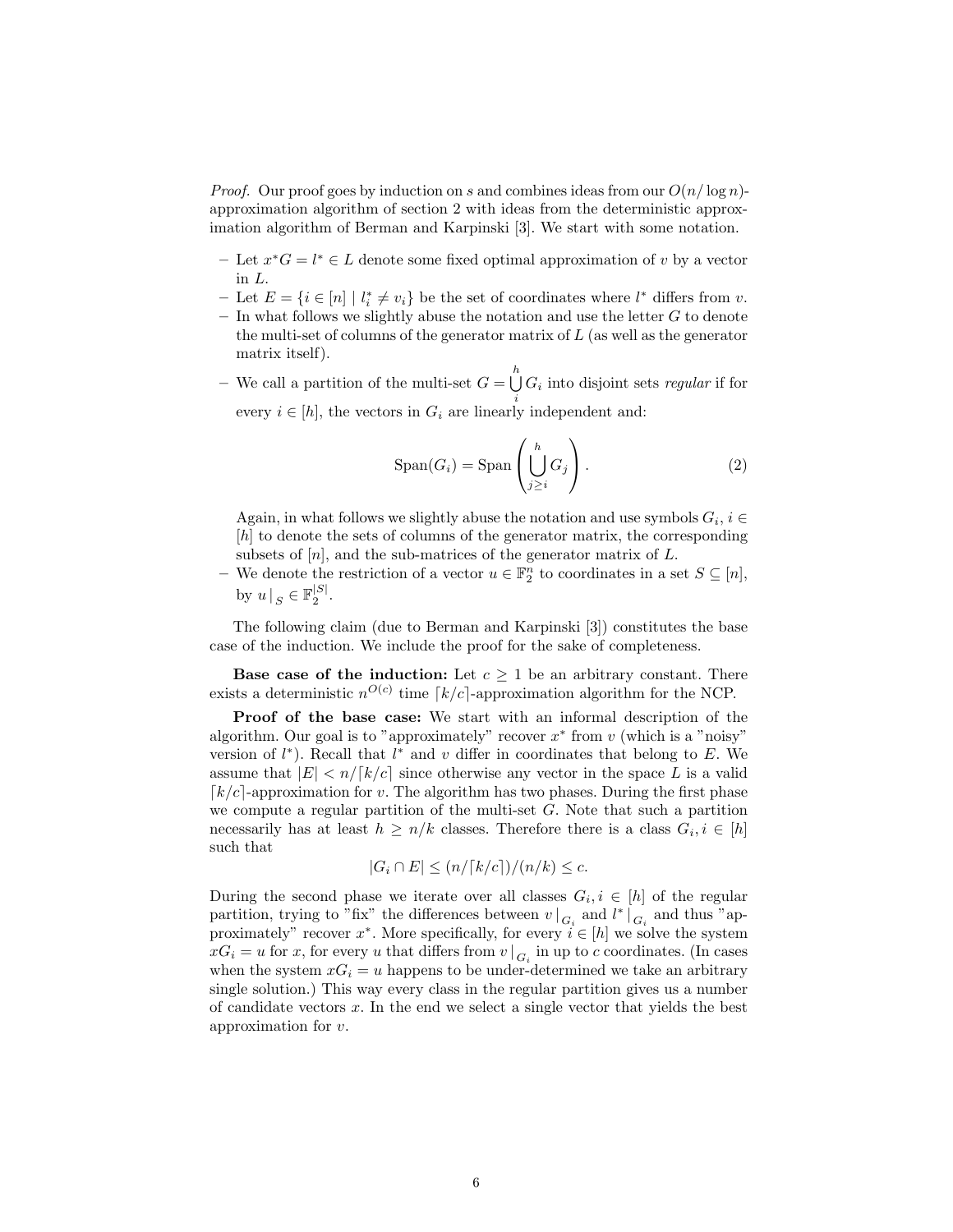To see that the algorithm indeed produces a valid  $\lceil k/c \rceil$ -approximation for v, consider the smallest index i such that  $|G_i \cap E| \leq c$ . Note that one of the linear systems that we are going to solve while processing the *i*-th class of the regular partition is  $xG_i = l^*|_{G_i}$ . Let x be an arbitrary solution of the above system. Clearly,

$$
d(xG, v) = \sum_{j=1}^{i-1} d\left(xG_j, v|_{G_j}\right) + \sum_{j=i}^{h} d\left(xG_j, v|_{G_j}\right).
$$
 (3)

However for every  $j \leq i - 1$  we have

$$
d\left(xG_j, v|_{G_j}\right) \le k \le c\lceil k/c \rceil \le d\left(l^*|_{G_j}, v|_{G_j}\right)\lceil k/c \rceil, \tag{4}
$$

by our choice of *i*. Also,  $xG_i = l^* |_{G_i}$  and formula (2) yield

$$
xG_j = l^* \mid_{G_j},\tag{5}
$$

for all  $j \geq i$ . Combining formulae (4), (5) and (3) we get  $d(x, v) \leq d(l^*, v)[k/c]$ and thus  $xG$  is a  $\lceil k/c \rceil$ -approximation for v. The pseudo-code of the algorithm is below:

Obtain a regular partition  $G = \bigcup_{i \in h} G_i$ ; Set  $x_{\text{best}} = 0^k$ ; For every  $i \in [h]$ For every vector y in  $\mathbb{F}_2^{|G_i|}$  of Hamming weight at most c Begin Find an  $x \in \mathbb{F}_2^k$  such that  $xG_i = v \mid G_i + y;$ If  $d(xG, v) < d(x_{best}G, v)$  Then Set  $x_{best} = x$ ; End Output  $x_{\text{best}}G$ ;

It is easy to see that the algorithm above runs in time  $n^{O(c)}$ . The first loop makes  $O(n)$  iterations. The second loop makes at most  $n<sup>c</sup>$  iterations. Finally, obtaining a regular partition and the internal computation both run in  $n^{O(1)}$ time.

We now proceed to the induction step.

Induction step: Let  $s \geq 1$  be an integer and  $c \geq 1$  be an arbitrary constant. Suppose there exists a deterministic  $n^{O(cs-c)}$  time  $\lceil k \log^{(s-1)} n/c \log n \rceil$ approximation algorithm for the NCP; then there exists deterministic  $n^{O(cs)}$ time  $\lceil k \log^{(s)} n/c \log n \rceil$ -approximation algorithm for the NCP.

Proof of the induction step: The high level idea behind our algorithm is to reduce the nearest codeword problem on an instance  $(G, v)$  to  $n^{O(c)}$  (smaller) instances of the problem and to solve those instances using the algorithm from the induction hypothesis.

We start in a manner similar to the proof of the base case. Our goal is to "approximately" recover the vector  $x^*$  from v (which is a "noisy" version of  $l^*$ ). Recall that  $l^*$  and  $v$  differ in coordinates that belong to  $E$ . We assume that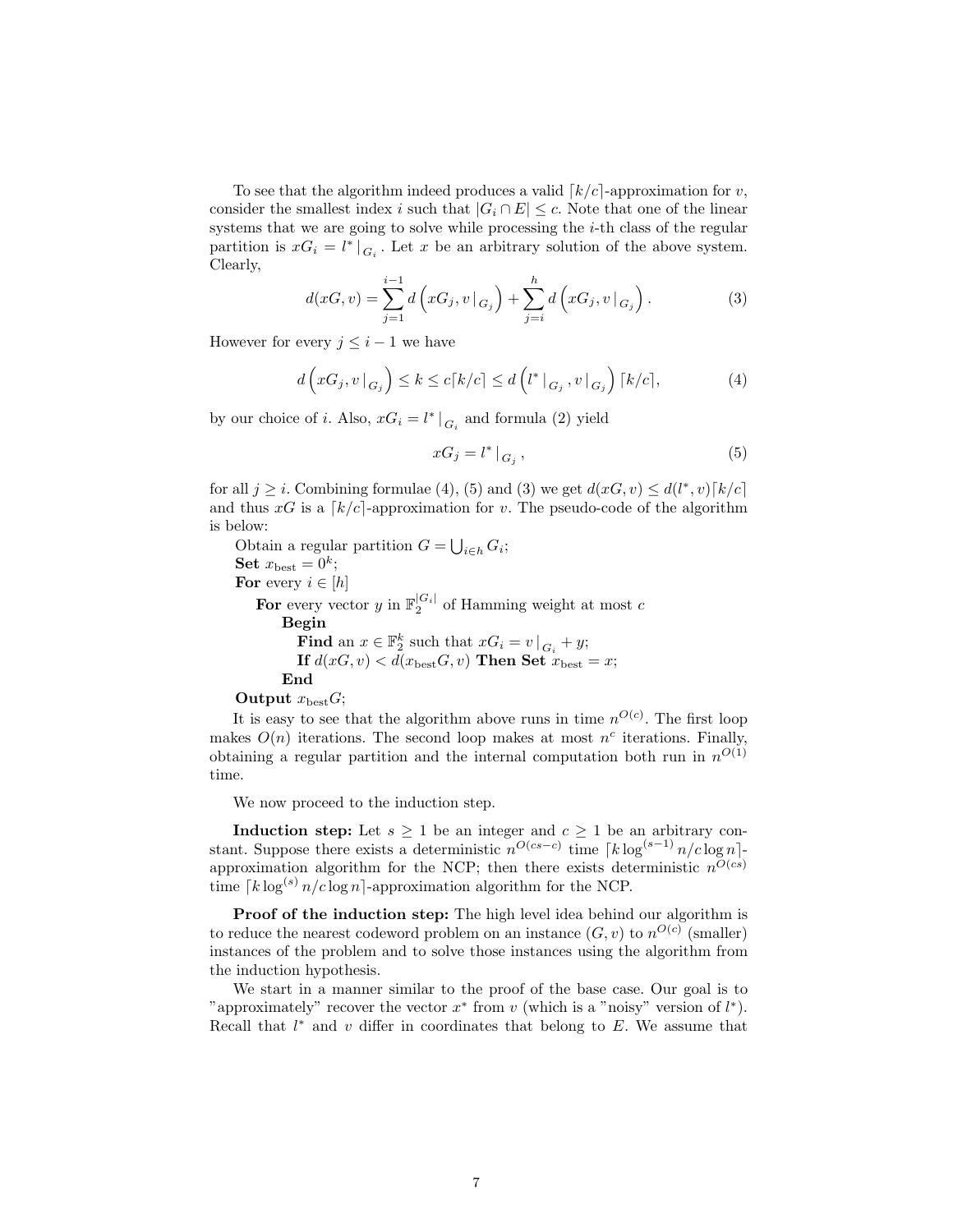$|E| < n/[\frac{k \log^{(s)} n}{c \log n}]$  since otherwise any vector in the space L is a valid  $\lceil k \log^{(s)} / c \log n \rceil$ -approximation for v. Our algorithm has two phases. During the first phase we compute a regular partition of the multi-set  $G$ . Note that such a partition necessarily has at least  $h \geq n/k$  classes. Therefore there is a class  $G_i, i \in [h]$  such that

$$
|G_i \cap E| \le (n/ \lceil k \log^{(s)} n/c \log n \rceil) / (n/k) \le c \log n / \log^{(s)} n.
$$

During the second phase we iterate over all classes  $G_i, i \in [h]$  of the regular partition, trying to locate a large subset  $W \subseteq G_i$  such that  $l^*|_{W_i} = v|_{W_i}$ . We use such a subset to restrict our optimization problem to  $x \in \mathbb{F}_2^k$  that satisfy  $xG|_W = v|_W$  and thus obtain a smaller instance of the NCP. More formally, during the second phase we:

1. Set

$$
b = \left\lfloor \frac{c \log n}{\log^{(s)} n} \right\rfloor, \qquad t = \left\lceil \frac{2c \log n \log^{(s-1)} n}{\log^{(s)} n} \right\rceil. \tag{6}
$$

- 2. Set  $x_{\text{best}} = 0^k$ .
- 3. For every  $i \in [h]$ :
- 4. Set  $G' = \bigcup_{j \geq i} G_j$ .
	- (a) If  $k \geq t$  then
		- i. Split the class  $G_i$  into a disjoint union of t sets  $G_i = \bigcup_{i=1}^{t} G_i$  $\bigcup_{r=1} G_i^r$ , each of size  $\lceil |G_i|/t \rceil$  or  $\lfloor |G_i|/t \rfloor$ .
		- ii. For every  $S \subseteq [t]$  such that  $|S| = b$ , set  $W = \bigcup_{r \in [t] \setminus S} G_i^r$ :
		- iii. Consider an affine optimization problem of finding an  $x \in \mathbb{F}_2^k$  that minimizes  $d(xG', v\vert_{G'})$ , subject to  $xG\vert_W = v\vert_W$ . Properties of the regular partition imply that here we are minimizing over an affine space  $L'$  of dimension  $|G_i| - |W|$ , in  $\mathbb{F}_2^{|G'|}$ .
		- iv. Turn the problem above into a form of an NCP (in  $\mathbb{F}_2^n$ , padding both the target vector  $v$  and the matrix  $G'$  with zeros) and solve it approximately for  $x$  using the algorithm from the induction hypothesis. (Note that every affine optimization problem of minimizing  $d(xJ + z, v)$  over x for  $J \in \mathbb{F}_2^{k \times n}$  and  $z, v \in \mathbb{F}_2^n$ , can be easily turned into a form of an NCP, i.e., the problem of minimizing  $d(xJ, v + z)$ over  $x \in \mathbb{F}_2^k$ .
		- v. If  $d(xG, v) < d(x_{best}G, v)$  then set  $x_{best} = x$ .
	- (b) Else
		- i. For every vector y in  $\mathbb{F}_2^{|G_i|}$  such that the Hamming weight of y is at most  $b$  :
		- ii. Find an  $x \in \mathbb{F}_2^k$  such that  $xG_i = v \mid G_i + y;$
		- iii. If  $d(xG, v) < d(x_{best}G, v)$  then set  $x_{best} = x$ .
- 5. Output  $x_{\text{best}}G$ .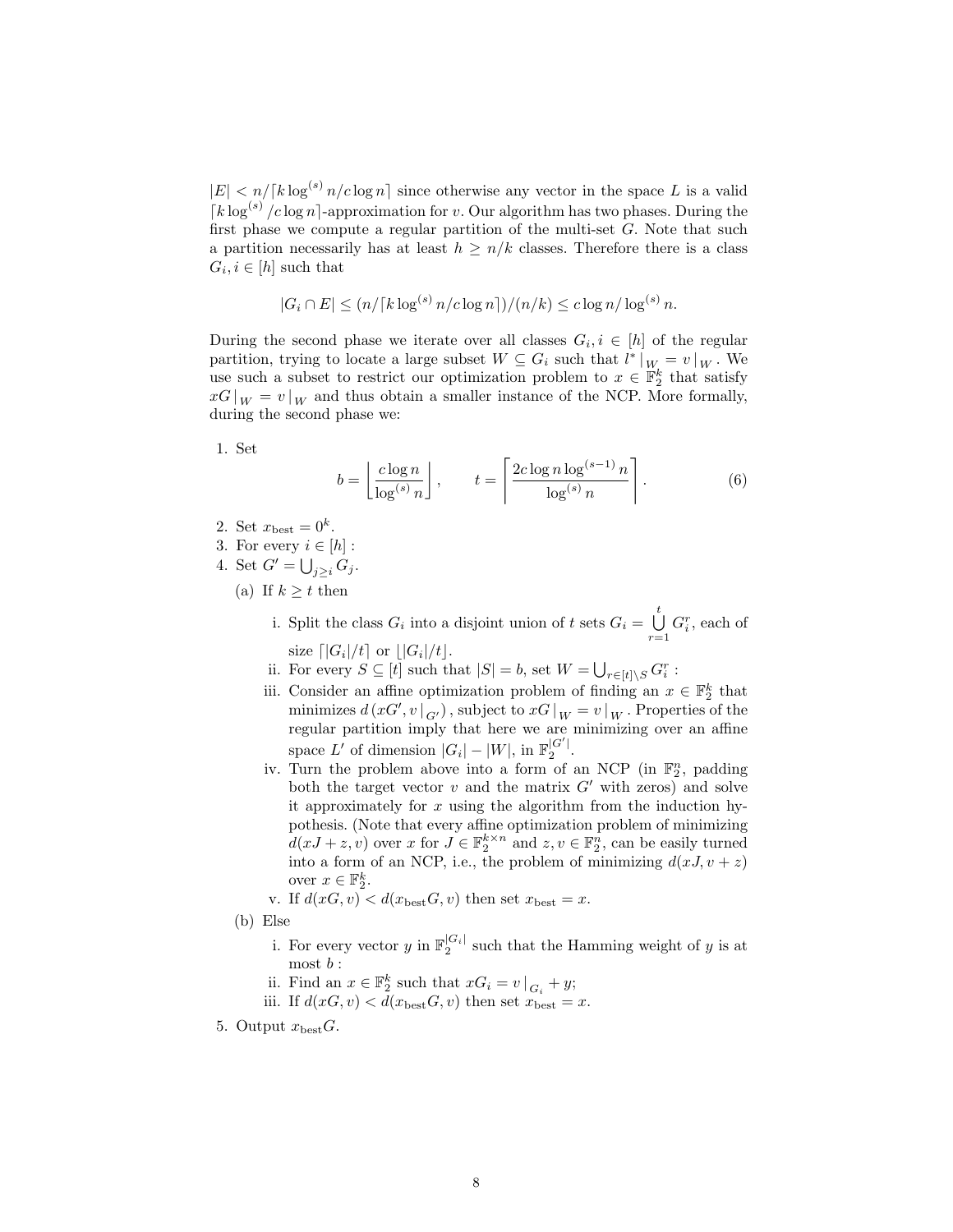We now argue that the algorithm above obtains a valid  $\lceil k \log^{(s)} n/c \log n \rceil$ approximation for the NCP. We first consider (the easier) case when  $k < t$ . Our analysis is similar to the analysis of the base case of the induction. Let  $i \in [h]$ be the smallest index such that  $|G_i \cap E| \leq \lfloor c \log n / \log^{(s)} n \rfloor = b$ . Note that one of the linear systems that we are going to solve while processing the  $i$ -th class of the regular partition is  $xG_i = l^* \mid_{G_i}$ . Let x be an arbitrary solution of the above system. We need to bound  $d(x, v)$  from above. Clearly,

$$
d(xG, v) = \sum_{j=1}^{i-1} d\left(xG_j, v|_{G_j}\right) + d\left(xG', v|_{G'}\right). \tag{7}
$$

However for every  $j \leq i - 1$  we have

$$
d\left(xG_j, v|_{G_j}\right) \le k \le \frac{c \log n}{\log^{(s)} n} \left[k / \left(\frac{c \log n}{\log^{(s)} n}\right)\right] \le
$$
  

$$
d\left(l^*|_{G_j}, v|_{G_j}\right) \left\lceil \frac{k \log^{(s)} n}{c \log n} \right\rceil,
$$
 (8)

by our choice of *i*. Also,  $xG_i = l^* |_{G_i}$  and formula (2) yield

$$
xG' = l^* \mid_{G'},\tag{9}
$$

Combining formulae (8), (9) and (7) we get  $d(xG, v) \leq d(l^*, v) \lceil k \log^{(s)} n / c \log n \rceil$ .

We now proceed to the  $k \geq t$  case. Again, let  $i \in [h]$  be the smallest index such that  $|G_i \cap E| \leq b$ . Note that one of the sets  $W \subseteq G_i$  considered when processing the class  $G_i$  will necessarily have an empty intersection with the set E. Let  $x \in \mathbb{F}_2^k$  be an approximate solution of the corresponding problem of minimizing  $d(xG', v\mid_{G'})$ , subject to  $xG\mid_W = v\mid_W$ , produced by an algorithm from the induction hypothesis. We need to bound  $d(x, v)$  from above. Formulae (7) and (8) reduce our task to bounding  $d(xG', v \mid_{G'})$ . Observe that when minimizing  $d(xG', v\vert_{G'})$ , subject to  $xG\vert_W = v\vert_W$ , we are minimizing over an affine space of dimension  $k'$ , where

$$
k' \leq \lceil k/t \rceil b \leq \left\lceil \frac{k \log^{(s)} n}{2c \log n \log^{(s-1)} n} \right\rceil \frac{c \log n}{\log^{(s)} n}.
$$

Note that  $k \geq t$  implies

$$
\left\lceil \frac{k \log^{(s)} n}{2c \log n \log^{(s-1)} n} \right\rceil \leq \frac{k \log^{(s)} n}{c \log n \log^{(s-1)} n}.
$$

Therefore  $k' \leq k/\log^{(s-1)} n$  and the approximation algorithm from the induction hypothesis yields a  $\lceil k/c \log n \rceil$ -approximate solution, i.e.,

$$
d(xG', v|_{G'}) \le d(l^*|_{G'}, v|_{G'}) \lceil k/c \log n \rceil. \tag{10}
$$

Combining formulae (8), (10) and (7) we get  $d(xG, v) \leq d(l^*, v) \lceil k \log^{(s)} n / c \log n \rceil$ .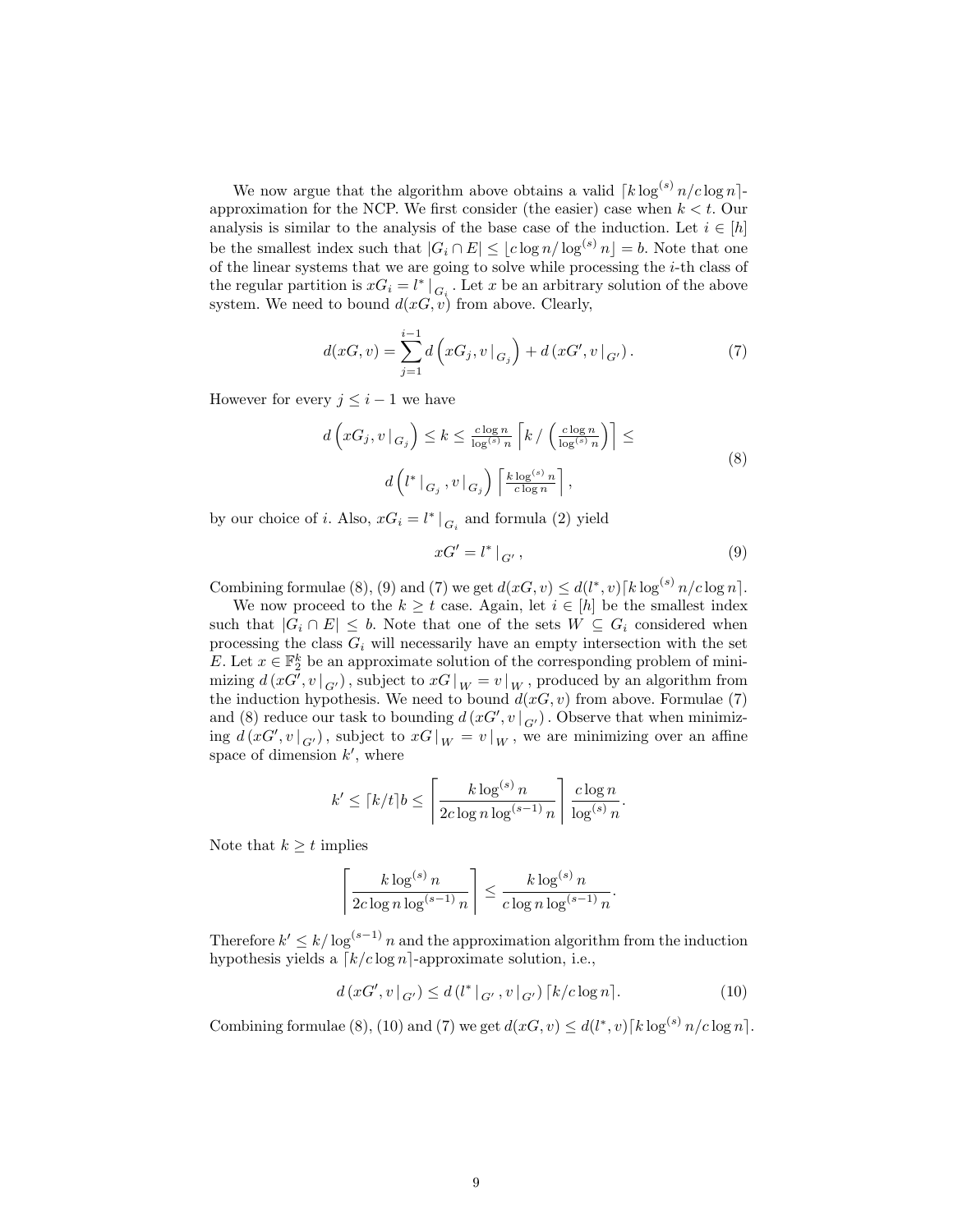To estimate the running time note that the external loop of our algorithm makes  $O(n)$  iterations and the internal loop makes at most  $\binom{t}{b}$  iterations where each iteration involves a recursive  $n^{O(c s - c)}$  time call if  $k \geq t$ . It is easy to see that

$$
\binom{t}{b} \leq (et/b)^b \leq \left(\frac{4ec\log n \log^{(s-1)} n}{\log^{(s)} n} \frac{c\log^{(s)} n}{\log n}\right)^{c\log n/\log^{(s)} n} = n^{O(c)},
$$

where the second inequality follows from  $b \le t/2$  and  $t \le 4c \log n \log^{(s-1)} n/\log^{(s)} n$ . Combining the estimates above we conclude that the total running time of our algorithm is  $n^{O(cs)}$ .

Choosing  $s = \lceil \log^* n \rceil$  in theorem 2 we obtain

**Theorem 3.** Let  $c \geq 1$  be an arbitrary constant. There exists a deterministic  $n^{O(c \log^* n)}$  time  $\lceil k/c \log n \rceil$ -approximation algorithm for the NCP.

#### 4 The remote point problem

We start with a formal statement of the remote point problem.

#### Remote point problem.

- INSTANCE: A linear code  $L = \{xG \mid x \in \mathbb{F}_2^k\}$  given by a generator matrix  $G \in \mathbb{F}_2^{k \times n}$ .
- $-$  SOLUTION: A point  $v \in \mathbb{F}_2^n$ .
- OBJECTIVE FUNCTION (to be maximized): The Hamming distance  $d(L, v)$ from the code  $L$  to a point  $v$ .

We start with an algorithm that generates  $c \log n$ -remote points for linear spaces of dimension  $k \leq n/2$ .

**Theorem 4.** Let  $c \geq 1$  be an arbitrary constant. There exists a deterministic  $n^{O(c)}$  time algorithm that for a given linear space  $L\subseteq\mathbb{F}_2^n,\dim L\leq n/2$  generates a point v such that  $d(L, v) \geq c \log n$ , provided n is large enough.

*Proof.* At the first phase of our algorithm we set  $d = [c \log n], t = [4c \log n]$  and use lemma 1 to obtain a family of  $\binom{t}{d} = n^{O(c)}$  linear spaces  $M_S$ ,  $S \subseteq [t]$ ,  $|S| = d$ such that

$$
L + B_{\lceil c \log n \rceil} \subseteq \bigcup_{S} M_S.
$$

It is readily seen from the construction of lemma 1 that the dimension of every space  $M<sub>S</sub>$  is at most  $n/2 + n/3 = 5n/6$ , provided *n* is large enough.

At the second phase of our algorithm we generate a point  $v$  that is not contained in the union  $\bigcup_{S} M_S$ , (and therefore is  $\lceil c \log n \rceil$ -remote from L.) We consider a potential function  $\Phi$  that for every set  $W \subseteq \mathbb{F}_2^n$  returns

$$
\Phi(W) = \sum_{S} |W \cap M_S|,
$$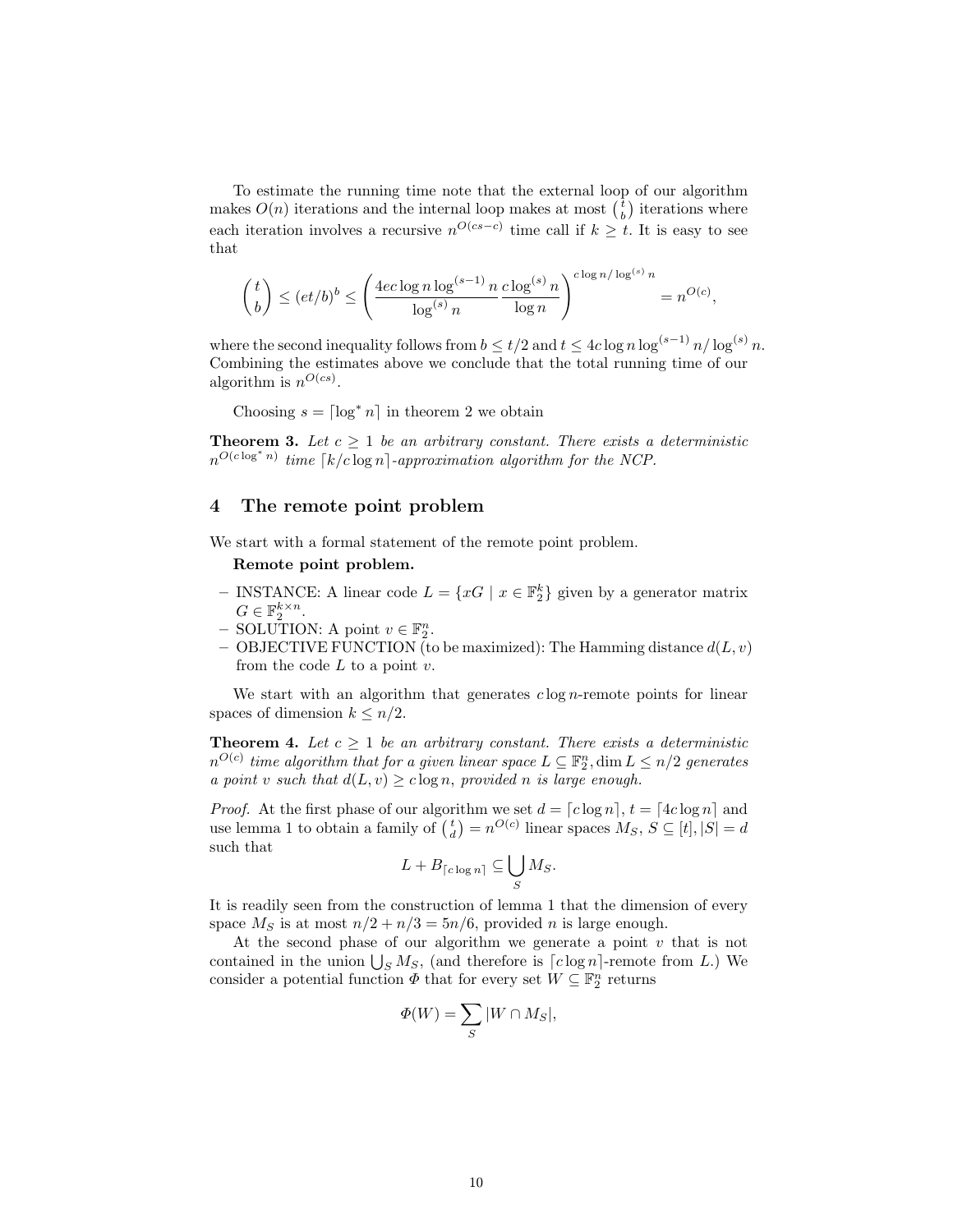where the sum is over all  $S \subseteq [t], |S| = d$ . We assume that n is large enough, so that

$$
\Phi(\mathbb{F}_2^n) = \sum_S |M_S| = \binom{t}{d} |M_S| < 2^n.
$$

We initially set  $W = \mathbb{F}_2^n$  and iteratively reduce the size of W by a factor of two (cutting W with coordinate hyperplanes). At every iteration the value of  $\Phi(W)$ gets reduced by a factor of two or more. Therefore after  $n$  iterations we arrive at a set W that contains a single point v such that  $\Phi({v}) = 0$ . That point is  $\lceil c \log n \rceil$ -remote from L. For a set  $W \subseteq \mathbb{F}_2^n$ ,  $i \in [n]$ , and  $b \in \mathbb{F}_2$  let  $W|_{x_i=b}$  denote the set  $\{x \in W \mid x_i = b\}$ . The pseudo-code of our algorithm is below:

Set  $t = \lfloor 4c \log n \rfloor$  and  $d = \lfloor c \log n \rfloor$ ; Obtain  $\begin{pmatrix} t \\ d \end{pmatrix}$  linear spaces  $M_S$  as defined in lemma 1. Set  $W = \mathbb{F}_2^n$ ; For every i in  $[n]$ 

If  $\Phi(W|_{x_i=0}) \leq \Phi(W|_{x_i=1})$  Set  $W = W|_{x_i=0}$ ; Else Set  $W = W|_{x_i=1}$ ; **Output** the single element of  $W$ ;

Note that every evaluation of the potential function  $\Phi$  in our algorithm takes  $n^{O(c)}$  time, since all we need to do is compute the dimensions of  $\binom{t}{d} = n^{O(c)}$ affine spaces  $W \cap M_S$ . The algorithm involves 2n such computations and therefore runs in  $n^{O(c)}$  time.

Remark 1. It is easy to see that the algorithm of theorem 4 can be extended to generate points that are  $c \log n$ -far from a given linear space of dimension up to  $(1 - \epsilon)n$  for any constant  $\epsilon > 0$ .

We now present our algorithm for the remote point problem in its full generality.

**Theorem 5.** Let  $c \geq 1$  be an arbitrary constant. There exists a deterministic  $n^{O(c)}$  time algorithm that for a given linear space  $L \subseteq \mathbb{F}_2^n, \dim L = k \leq n/2$ generates a point v such that  $d(L, v) > |n/2k| [2c \log k]$ , provided n is large enough.

*Proof.* We partition the multi-set of columns of the matrix G in  $h = \lfloor n/2k \rfloor$ multi-sets  $G_i$ ,  $i \in [h]$  in such a way that every multi-set  $G_i$ , (with possibly a single exception) has size exactly 2k. Next for all multi-sets  $G_i$  of size 2k we use the algorithm of theorem 4 to obtain a point  $v_i$  that is  $2c \log k$ -remote from the space  $\{xG_i \mid x \in \mathbb{F}_2^k\} \subseteq \mathbb{F}_2^{2k}$ . Finally, we concatenate all vectors  $v_i$  together (possibly padding the result with less than 2k zeros) to obtain a vector  $v \in$  that is  $\lfloor n/2k\rfloor$  [2c log k]-remote from L.

#### 5 Conclusion

In this paper we have given three new deterministic approximation algorithms for the nearest codeword problem. Our algorithms improve substantially upon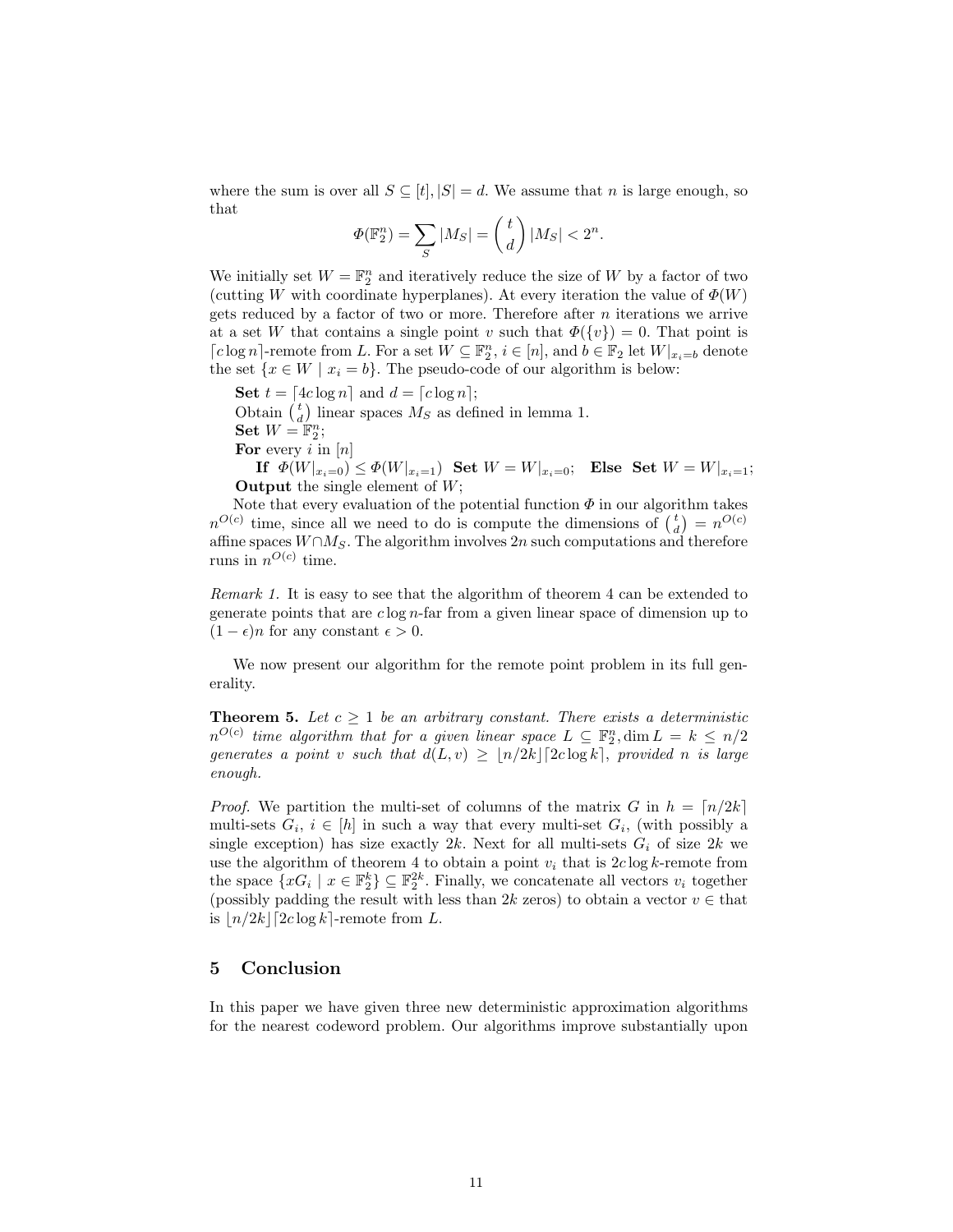the (previously best known) deterministic algorithm of [3]. Moreover, our algorithms approach (though do not match) the performance of the randomized algorithm of [3]. Obtaining a complete derandomization remains a challenging open problem.

We have also initiated a study of the remote point problem that asks to find a point far from a given linear space  $L \subseteq \mathbb{F}_2^n$ . We presented an algorithm that achieves a remoteness of  $\Omega(n \log k/k)$  for linear spaces of dimension  $k \leq n/2$ . We consider further research on the remote point problem (and the related remote set problem) to be a promising approach to constructing explicit rigid matrices in the sense of Valiant [10].

### Acknowledgement

Sergey Yekhanin would like to thank Venkat Guruswami for many helpful discussions regarding this work.

#### References

- 1. M. Alekhnovich, "More on average case vs. approximation complexity," In Proc. of the 44rd IEEE Symposium on Foundations of Computer Science (FOCS), pp. 298-307, 2003.
- 2. S. Arora, L. Babai, J. Stern, and Z. Sweedyk, "Hardness of approximate optima in lattices, codes, and linear systems," Journal of Computer and System Sciences, vol. 54, issue 2, pp. 317-331, 1997.
- 3. P. Berman and M. Karpinski, "Approximating minimum unsatisfiability of linear equations," In Proc. of ACM-SIAM Symposium on Discrete Algorithms (SODA), pp. 514-516, 2002.
- 4. I. Dumer, D. Miccancio, and M. Sudan, "Hardness of approximating the minimum distance of a linear code," IEEE Transactions on Information Theory, vol. 49, issue 1, pp. 22-37, 2003.
- 5. J. Friedman, "A note on matrix rigidity," Combinatorica, vol. 13, issue 2, pp. 235-239, 1993.
- 6. V. Guruswami, D. Micciancio, O. Regev, "The complexity of the covering radius problem," Computational Complexity, vol. 14, pp. 90-120, 2005.
- 7. B. Kashin and A. Razborov, "Improved lower bounds on the rigidity of Hadamard matrices," *Mathematical Notes*, vol. 63, issue 4, pp. 471-475, 1998.
- 8. S. Lokam, "Spectral methods for matrix rigidity with applications to size-depth trade-offs and communication complexity," Journal of Computer and System Sciences, vol. 63, issue 3, pp. 449-473, 2001.
- 9. M. Shokrollahi, D. Speilman, and V. Stemann, "A remark on matrix rigidity," Information Processing Letters, vol. 64, issue 6, pp. 283-285, 1997.
- 10. L. Valiant, "Graph-theoretic arguments in low level complexity," Proc. of 6th Symposium on Mathematical Foundations of Computer Science (MFCS), pp. 162-176, 1977.